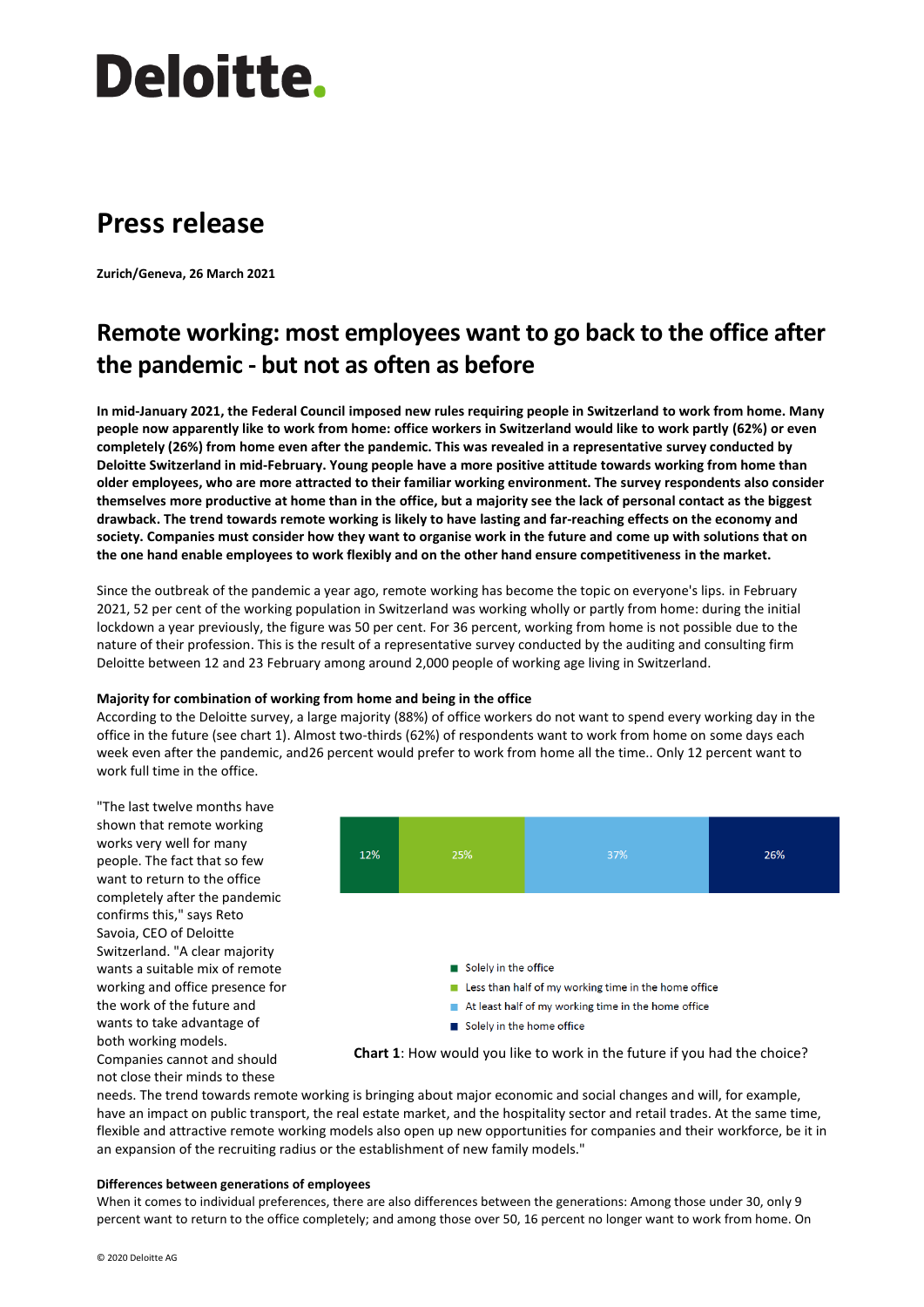the other side of the spectrum, the picture is similar: 31 percent under 30 want to work full time from home even after the pandemic, compared to only 22 percent of the over-50s.

"The younger generations want more flexibility at work," explains Veronica Melian, Human Capital Leader at Deloitte Switzerland. "Attracting young talented people remains a major challenge for many companies. It is important that employers understand the preferences and work styles of their younger employees and provide for them in their companies in a targeted and productive way. Companies need to offer flexible workplace models to attract much-needed young talent who are geographically flexible and consciously seek a modern and forward-thinking work environment. This is a key strategic challenge for many companies given the worsening skills shortage."



**Figure 2:** How productive do you think you currently are when working from home?

#### **Higher productivity levels at home?**

Almost half the survey respondents (47%) have the impression that they are more productive when working from home than together with their colleagues in the office; only 16% think they are less productive, while for 37% productivity has remained the same. Comparing these figures to the Deloitte survey conducted during last year's lockdown shows improved productivity (see chart 2).

The fact that employees feel their productivity has increased compared to the previous year could be partly due to the fact that schools remained open, which helped many parents to better balance childcare," explains Veronica Melian. "In addition, employees as well as companies were technically better prepared than during the first lockdown and more experienced in using digital tools."

#### **Personal interaction is missing**

However, remote working also has its pitfalls. Besides problems of working space (20%) and a lack of infrastructure (22%), the lack of personal interaction is the biggest problem for many respondents (44%). "Conscious personal exchange continues to be important for many, also for the corporate culture," says Reto Savoia. "People come to the office to exchange ideas, to create ideas together - essential aspects of innovation require personal interaction and can best be realised on site. This is where there are great opportunities for companies to combine the need for personal contact with customers and colleagues as well as the targeted use of digitalisation into an attractive overall package that best meets the needs of employees."

"Companies need to position themselves for the post-lockdown era, finding a good mix of remote working and office presence," Savoia continues. "I imagine that on the one hand, employees are conscious and focused on working at home. On the other